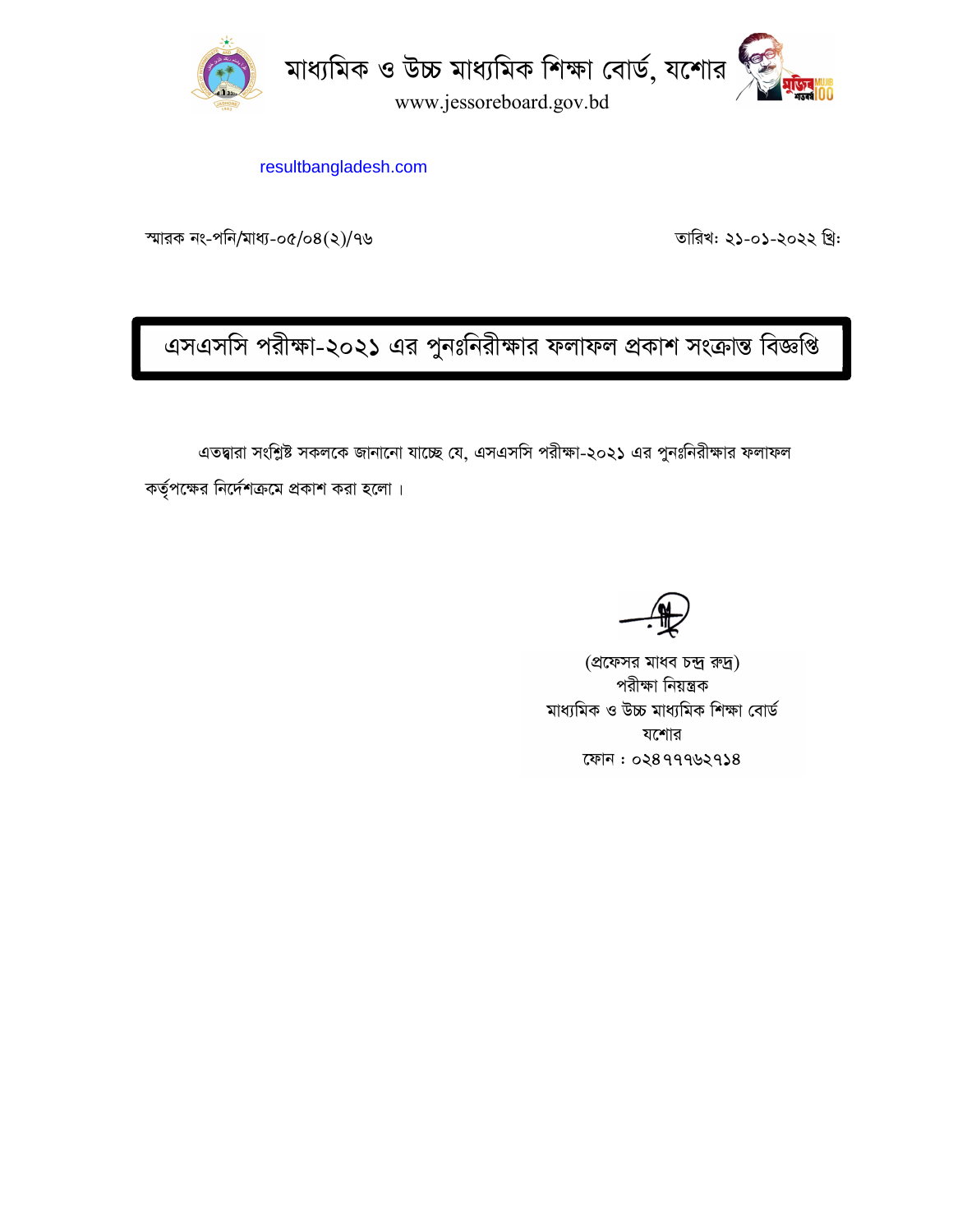Board of Intermediate and Secondary Education, Jashore Secondary School Certificate Examination, 2021 Re-Scrutiny Result (Changed Only)

|          |                |     |             | Sub Code   Old Grade   New Grade   Old GPA   New GPA   Result |      |      |           |
|----------|----------------|-----|-------------|---------------------------------------------------------------|------|------|-----------|
| ======== | C.Code Roll No |     |             |                                                               |      |      | ========= |
| 244      | 600383         | 136 | Α           | A+                                                            | 5.00 | 5.00 | Change    |
| 429      | 605712         | 136 | Α           | $A+$                                                          | 5.00 | 5.00 | Change    |
| 306      | 605949         | 136 | $\rm F$     | $A+$                                                          |      | 5.00 | Change    |
| 432      | 609265         | 136 | $A -$       | Α                                                             | 5.00 | 5.00 | Change    |
| 380      | 610396         | 136 | $\mathbf F$ | B                                                             |      | 3.72 | Change    |
| 380      | 610419         | 136 | $\mathbf F$ | B                                                             |      | 4.22 | Change    |
| 330      | 611913         | 137 | A-          | A+                                                            | 4.28 | 4.44 | Change    |
| 334      | 612478         | 137 | $\rm F$     | $A+$                                                          |      | 4.56 | Change    |
| 333      | 613690         | 137 | $A-$        | $A+$                                                          | 5.00 | 5.00 | Change    |
| 223      | 615831         | 138 | Α           | $A+$                                                          | 5.00 | 5.00 | Change    |
| 393      | 617525         | 138 | $\rm F$     | $A+$                                                          |      | 3.56 | Change    |
| 219      | 618018         | 138 | F           | $A+$                                                          |      | 5.00 | Change    |
| 220      | 619381         | 136 | F           | B                                                             |      | 3.44 | Change    |
| 290      | 631209         | 138 | Α           | $A+$                                                          | 5.00 | 5.00 | Change    |
| 388      | 632352         | 137 | Α           | $A+$                                                          | 5.00 | 5.00 | Change    |
| 470      | 633231         | 136 | В           | $A+$                                                          | 5.00 | 5.00 | Change    |
| 260      | 634093         | 136 | F           | Α                                                             |      | 4.17 | Change    |
| 366      | 637135         | 138 | F           | Α                                                             |      | 3.89 | Change    |
|          |                |     |             | 236   703286   141   F   A-     3.50   Change                 |      |      |           |
|          |                |     |             | 499   712752   110   A-   A+   4.78   4.94   Change           |      |      |           |
|          |                |     |             | 499   713467   110   F   A+     4.67                          |      |      | Change    |
| 280      |                |     |             | 714445   141   F   C     3.89                                 |      |      | Change    |
| 382      |                |     |             | 715119   141   F   A-       3.72                              |      |      | Change    |
| 429      |                |     |             | 722084   153   F   A-     3.78                                |      |      | Change    |
|          |                |     |             | 423   730349   153   F   C     3.06                           |      |      | Change    |
|          |                |     |             | 317   732196   141   A-   A+   4.83   5.00   Change           |      |      |           |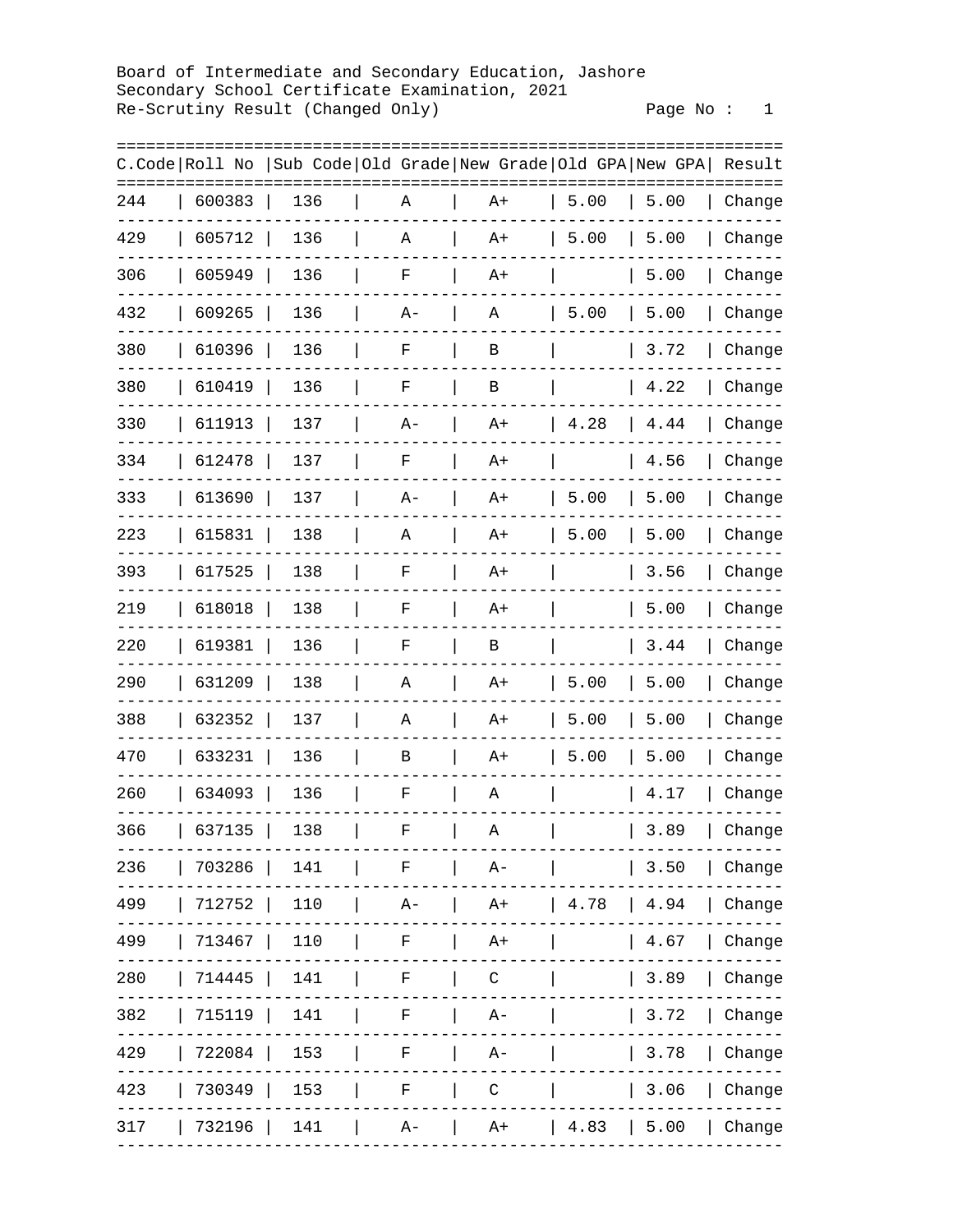Board of Intermediate and Secondary Education, Jashore Secondary School Certificate Examination, 2021 Re-Scrutiny Result (Changed Only)

Page  $No: 2$ 

| =======        |        |        |     |  |       |                                              |                |      | =====  |
|----------------|--------|--------|-----|--|-------|----------------------------------------------|----------------|------|--------|
| C.Code Roll No |        |        |     |  |       | Sub Code Old Grade New Grade Old GPA New GPA |                |      | Result |
| 374            | 744267 |        | 110 |  | F     | С                                            |                | 2.78 | Change |
| 507            | 746994 |        | 110 |  | В     | A+                                           | 4.17           | 4.39 | Change |
| 507            | 747992 |        | 153 |  | F     | $\mathsf C$                                  |                | 2.06 | Change |
| 335            |        | 749224 | 153 |  | F     | A-                                           |                | 2.56 | Change |
| 335            |        | 749234 | 153 |  | F     | В                                            |                | 2.00 | Change |
| 335            | 749579 |        | 153 |  | F     | $\mathsf C$                                  |                | 2.22 | Change |
| 332            |        | 751264 | 110 |  | F     | В                                            |                | 4.39 | Change |
| 462            | 751860 |        | 141 |  | F     | В                                            |                | 2.78 | Change |
| 510            | 756375 |        | 153 |  | F     | $A+$                                         |                | 4.39 | Change |
| 213            | 756936 |        | 141 |  | F     | A-                                           |                | 3.00 | Change |
| 456            |        | 762341 | 110 |  | В     | $A -$                                        | 3.83           | 3.89 | Change |
| 210            |        | 762507 | 110 |  | D     | $A+$                                         | 3.94           | 4.39 | Change |
| 210            | 763535 |        | 153 |  | F     | $A+$                                         |                | 3.78 | Change |
| 512            | 773790 |        | 141 |  | В     | $A -$                                        | 3.06           | 3.11 | Change |
| 492            | 775498 |        | 153 |  | F     | Α                                            |                | 4.00 | Change |
| 477            | 777832 |        | 110 |  | F     | A-                                           |                | 2.89 | Change |
| 277            | 778488 |        | 153 |  | F     | A+                                           |                | 3.67 | Change |
| 479            | 779553 |        | 153 |  | F     | C                                            |                |      | Change |
| 347            | 787404 |        | 110 |  | F     | $A -$                                        |                | 4.17 | Change |
| 258            | 802837 |        | 153 |  | F     | $A -$                                        |                | 3.00 | Change |
| 470            | 806833 |        | 153 |  | Α     | $A+$                                         | 4.89           | 5.00 | Change |
| 262            | 808979 |        | 110 |  | $A -$ | Α                                            | $4\,\ldotp 44$ | 4.50 | Change |
| 261            | 809847 |        | 153 |  | F     | $\mathsf C$                                  |                | 1.67 | Change |
| 257            | 810369 |        | 140 |  | F     | $A+$                                         |                | 3.11 | Change |
| 255            | 814456 |        | 110 |  | F     | В                                            |                | 2.33 | Change |
| 258            | 815095 |        | 153 |  | F     | A+                                           |                | 5.00 | Change |